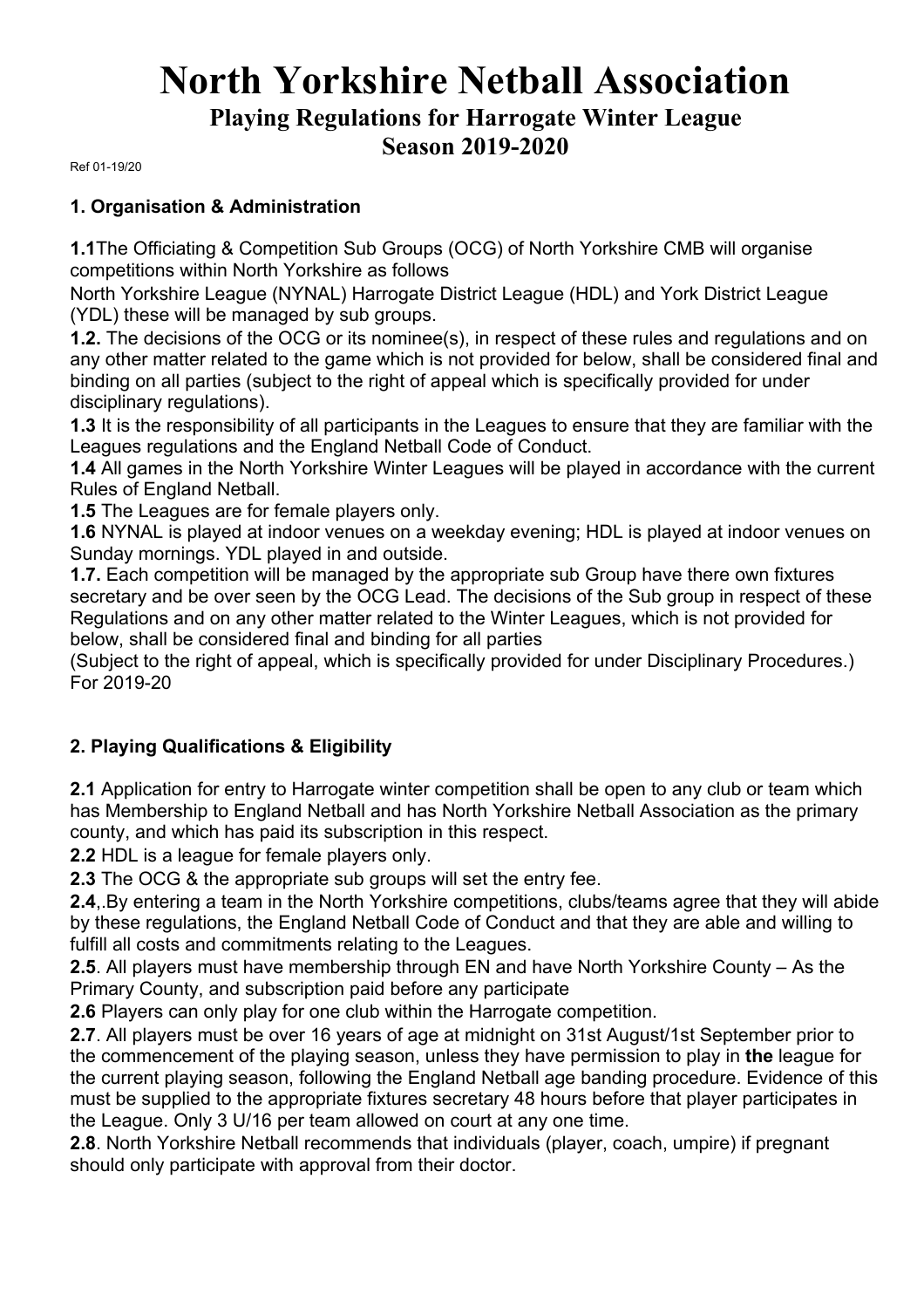*The England Netball Personal Accident insurance cover excludes any loss or expense due to pregnancy, childbirth, miscarriage or any consequence thereof. If, for example a member who is pregnant is involved in an accident not related to the pregnancy, subject to the conditions of the policy, the relevant benefits would be payable. However any situation (such as hospitalisation) was prolonged, as a direct result of pregnancy, pregnancy complications or even early childbirth, then this portion of any claim is not covered.*

# **3. Registration of Squad Members**

**3.1** Clubs must register all players to play in the competition. Squad registration sheets for each participating Club must be completed fully for each player and lodged with the appropriate fixtures secretary as specified prior to the start of the League. A minimum of 7 players per team must be registered.

**3.2** Any additions to the squad sheets must be lodged with the appropriate fixtures secretary at least 48 hours before the fixture in which the additional player(s) wish to compete.

**3.3** No new players may be added after 31<sup>st</sup> January 2020, unless in extreme circumstances and with the permission of the fixtures secretary

**3.4** Clubs entering more than one team into the Leagues must nominate on the squad form A & B teams.

**3.5** Teams may only use players who have been registered on the squad list held by the fixtures secretary.

**3.6** Where a Club has multiple teams competing in the winter competition, players registered in a higher team may not compete for a lower team.

**3.7** Players from the lower teams may play for higher teams for no more than twelve (12) quarters during the season. Where this happens, it must be clearly recorded on the result card. If players start a13th quarter they are automatically moved into the next highest team and are no longer eligible to play up again or to compete for the lower team.

**3.8** Once a player has been named on a squad sheet and played, she cannot transfer to another Club and compete for that Club in the winter competitions during the current season.

**3.9** Each team may declare up to twelve (12) players on the result card prior to the start of each match, any of these players will be eligible to compete during the match.

**3.10** No player may "play down." (i.e. no player from a higher team in the Harrogate league may play for a lower team. In addition, players who represents their Club in NYNAL division one or any other County's Highest Division or in the Yorkshire Regional League (or higher) will be eligible to play in Harrogate league division 1 only.

**3.11** Any player may only play for one Club registered in the Harrogate Winter League.

**3.12** A player may only play for one team on any one day in the Harrogate Winter Leagues

Due to injury, pregnancy, or extenuating circumstances a player may apply to the sub group through the Fixtures Secretary to be transferred to a lower team within their Club.

# **4. Structure of the League**

**4.1** Each team will play each other twice in each Division if the number of entries allow. If the divisions are uneven, Division 1 and 2; will play each other twice & 3 times in Division 3.

**4.2** Matches will be played on the dates and at the times specified on the fixture schedule. **4.3.** Matches will be played on a Sunday morning at one of the indoor venues booked by the Harrogate sub group.

**4.4** The number of entries received will determine the number of divisions in any league **4.5** All new entrants to the Harrogate winter Leagues will be placed in a division at the discretion of the Harrogate sub groups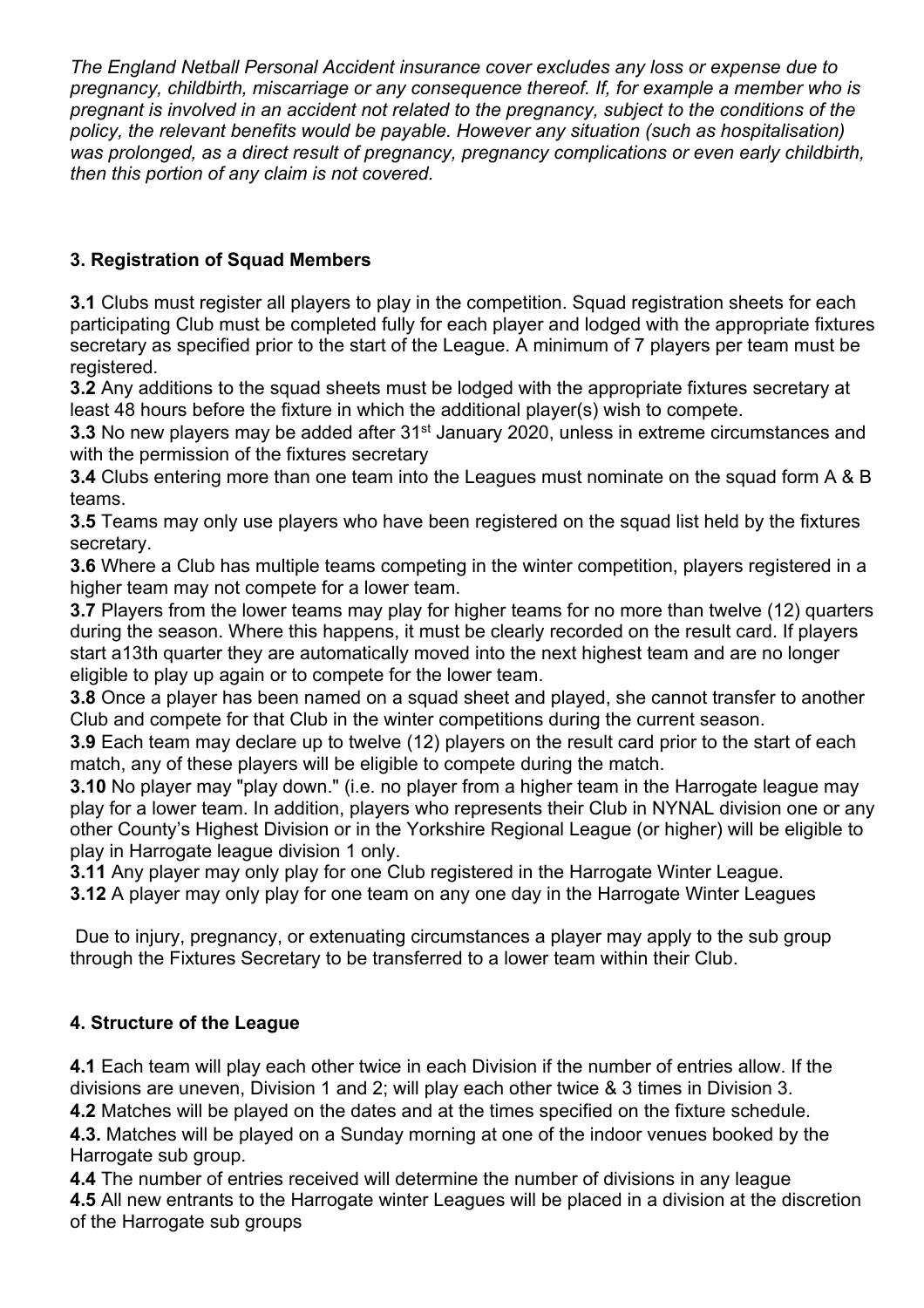## **4.6 Points for matches will be awarded as follows**:

5 points for a win.

- 3 points for a draw.
- 2 points to losing team if there is less than 5 goals difference between the two scores.
- 1 point to losing team if goals scored are more than 50% of winning teams score.

**4.7** A league table will be compiled based on the points awarded. Where teams are level on points, in promotion or demotion, a play-off will be arranged.

**4.8** The winners of each Division will receive a Team trophy, a new netball or individual Trophiesthis is to be decided by the majority of wishes.

# **5. Fixture Arrangements**

**5.1**. All fixtures will be played on the dates and times scheduled and at the venue as stipulated on the fixture schedule.

**5.2** The fee per fixture will be calculated from the cost of the running of the league.

**5.3** Each team will pay a deposit of £100.00 (Non refundable) then be issued with an invoice for the remaining cost for the playing season, this is payable either as a whole or in 2 installments as directed and agreed. The cost per team is estimated to be £27.00, per game

**5.4** Any bank charges incurred by the County arising from any default by any Club/team, will be passed on to that Club/team and these charges must be paid immediately

**5.5** All games must start within 5 minutes of the scheduled start time as printed on the Fixtures List Provided.

**5.6** No team may rearrange, postpone or cancel any fixture. .

**5.7** Teams MUST leave the court at the times indicated for the next round of matches to be played even if the game has not finished.

**5.8** Any team, which fails to arrive for the start time of the fixture, will forfeit the match.

**5.9** If for any reason a fixture cannot be played (e.g. venue problem) both teams must inform the fixtures secretary immediately.

**5.10** In the event that a match has to be abandoned for any reason (e.g. serious injury), the result of that match will be determined by the sub group, having regard for the score at the time, and also taking into consideration any recommendations from the umpires officiating the fixture.

# **6. Match Regulations**

**6.1**. All the games will be played in accordance with the latest current rules of England Netball. **6.2.** Matches will be of 1 hour's duration i.e. 4 x 15 minute quarters. *There will be up to 2 minutes interval at quarter and three quarter time and up to 3 minutes interval at half time*.

**6.3** Both teams will provide a suitable match ball and present both balls to the umpires. The umpires will decide which ball is to be used.

**6.4** If there is a clash of playing colours, the first named team for the fixture will change colours. **6.5** The situation of the Team Bench (for substitutes and team officials) will be at the start of play to the right hand side of the goal post defending end, at the side of the court, or determined by the umpire and remains the same for the whole game.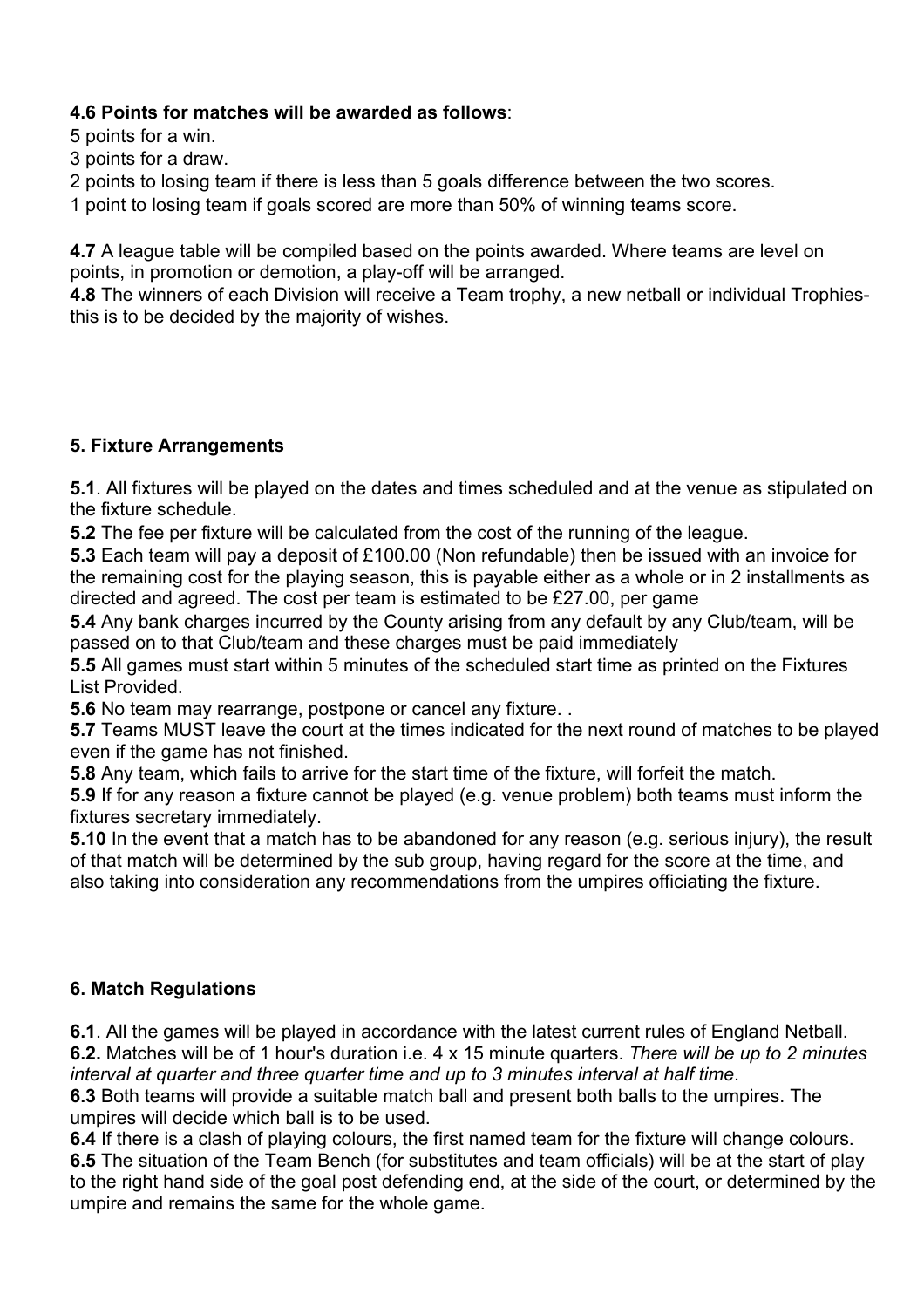# **7. Match Officials**

**7.1 Umpires.** All Umpires must hold a current membership of England Netball.

**7.2.** It is the responsibility of the Umpires to start the matches at the time stipulated on the Fixtures List or within the Permitted 5 minutes allowance.

**7.3** Each team must provide an umpire for all of their games at the appropriate standard:

**7.4** For 1st division matches - 'C' Award and above.

**7.5** For 2nd division matches –'C' Award and above or an umpire who has attended a recent C Award Course (within the last 2 years), is actively working towards his/her C Award and is in the process of achieving this Award.

**7.6** For 3rd Division matches (if applicable) – An umpire who has at least attended an Umpiring Course within the last years or an umpire whose has an Into Officiating Award.

*7.7 NB – on any one-day; A person may umpire a total of two games in the HDN Winter League 2019-2020 or a person may play in one game and umpire another game*

**7.8 Scorers** Each team must provide a competent scorer for each fixture.

**7.9** The minimum age of any scorer is 14 years.

**7.10** The scorer from each team will stand or sit together as directed by the umpires. It is recommended that they take no part in the game (i.e. Coaching or shouting encouragement) **7.11**.The scorers must agree the score after each goal is scored and this should be called immediately.

**7.12** The scorers should report to the umpires before the start of each match.

**7.13** Scorers may also be required to time the fixture and each team must provide a suitable timer for this purpose.

**7.14** No team members or supporters shall stand or sit with the scorers.

**7.15** Any team that fails to provide a scorer for any fixture will be expected to drop a player from the team to undertake this duty.

### **8. Registration of Results**

**8.1** All winning teams shall forward the result of their match immediately after the match by text . The Results text number is :: 07795257837.

The format is : HWL Division (as appropriate) Rafters 30 Tillers 20 Jane Doe from Rafters.

**8.2** Each team is responsible for completing a match Results Card. This must be fully completed, recording full squad details and details of any players "playing up" from lower teams, the result of the match must be accurately recorded; the card must then be signed by, team captains, umpires and scorers.

**8.3** The Results card must then be sent as an **attachment** by **email ONLY**. To the appropriate League Secretary **within 48hours** of the fixture.

**8.4** Having signed the Results Card, the result of the match is final and no dispute can be lodged. **8.5** If there is disagreement over the final score then the Results Card should not be signed and details of the disagreement should accompany the unsigned card to the appropriate fixtures secretary.

#### *The penalty for not adhering to any of these rules is deems the result of the match to be void and 5 points and the game will be awarded to the non-offending team.*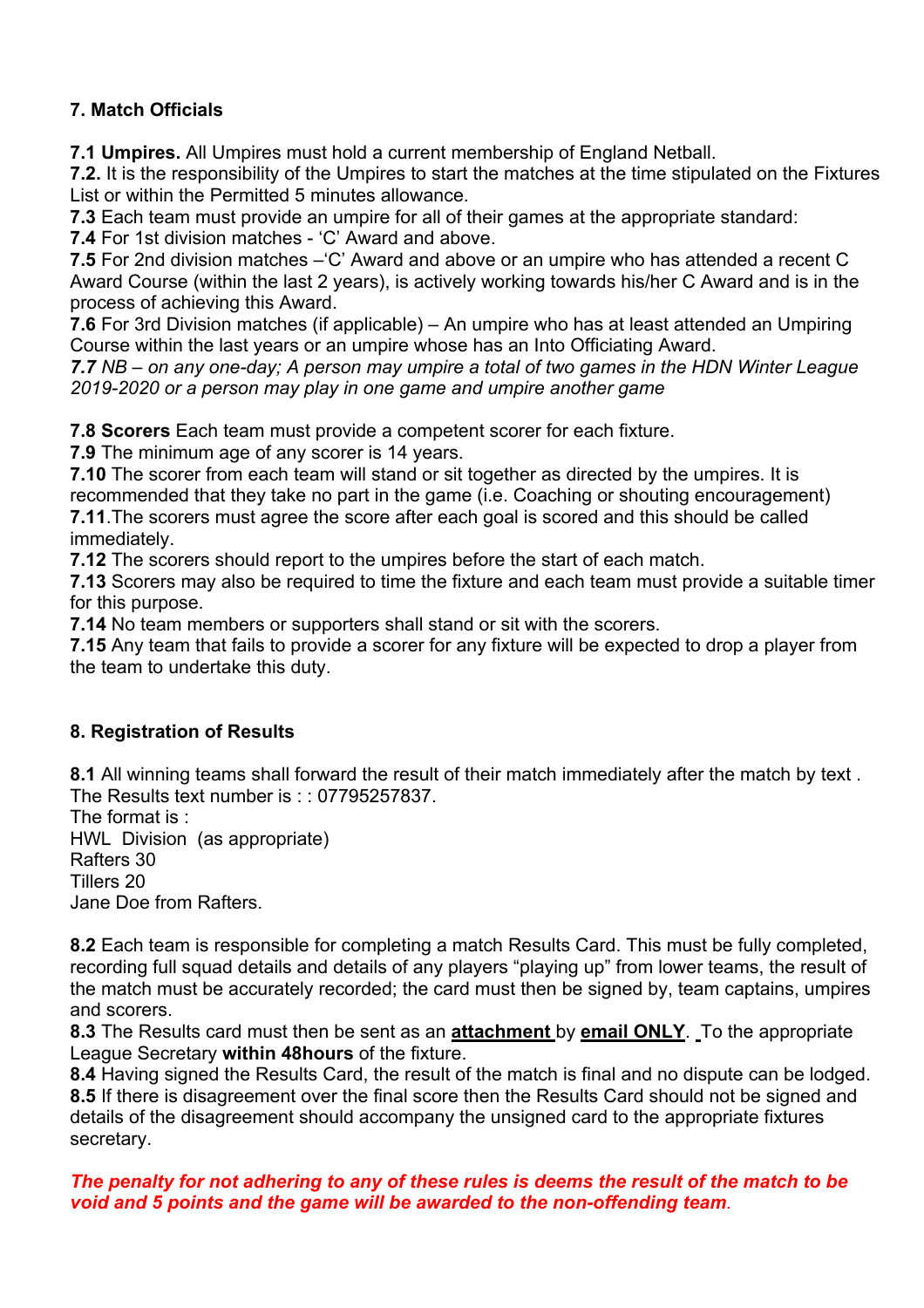# **9. Queries, Complaints & Disciplinary**

**9.1** Any team who intends to raise a query regarding the playing of a match and/or its result must inform their opponents and the umpires on the day of the match.

**9.2** Any queries or issues regarding the playing of a match/and or its result must be submitted in writing to the League Secretary within seven (7) days of the fixture.

**9.3** All queries, issues and disputes regarding the playing of a match and/or its result will be determined in the first instance by the OCG, using best endeavors to determine the issue within ten (10) days of receipt of correspondence.

**9.4** The OCG will have the power to determine the penalty to be imposed on teams and players who are in breach of League regulations regarding the playing of matches in the leagues - such penalties will include reprimands, the deduction of league points, fines, suspensions, and expulsion from the League.

**9.5** In the event that any team/player wishes to appeal against any decision of the OCG, it must notify this intent within five (5) days of receipt of the decision. In this event the matter should be referred to the Chair of the NYNA CMB.

**9.6** Any team wishing to appeal more generally against the governance and management of the Leagues by the OCG, or against specific decisions made by it, must also observe the procedures set out by England Netball

**9.7** Any team/individual that fails to observe the procedures laid out in the preceding clauses will invalidate their right to raise a query, issue or appeal.

**9.8** Any complaint which does not concern the playing of a match and/or its result, but which is made in respect of a disciplinary offence, should be made in writing to the OCG (Lead).

### **10. Miscellaneous**

**10.1** All Clubs will be held responsible for the conduct of their players, officials and supporters. **10.2** It is the responsibility of each team to provide adequate first aid cover for its players and officials, which should also be made available to the match officials on request.

**10.3** No form of glove may be worn when playing netball. If gloves are required for medical reasons, the umpires may allow seamless gloves to be worn on the production of an appropriate medical certificate, and provided that they are satisfied that any gloves worn do not present an obvious hazard to other players.

**10.4** All jewellery must be removed when playing netball; any players wearing jewellery (including body piercing) will not be allowed to participate.

**10.5** The following exceptions may apply:

Wedding rings may be worn, but must be taped.

 Medic alert bracelets may be worn, but must be secured in such a manner that they will not constitute a danger to an opponent, i.e. with clear tape, and in such a way that it cannot be removed/lifted off by any accidental contact.

 Daith piercing on medical grounds are allowed if the piercing is well taped. The player concerned should have available the appropriate medical letter to show to Umpires if asked.

No adornment that may endanger player safety shall be worn.

**10.6**. If scarves need to be worn because of religious practices, the material used must be soft, without embellishments, which might constitute a danger, and with potential flowing/flapping edged secured as neatly and securely as possible.